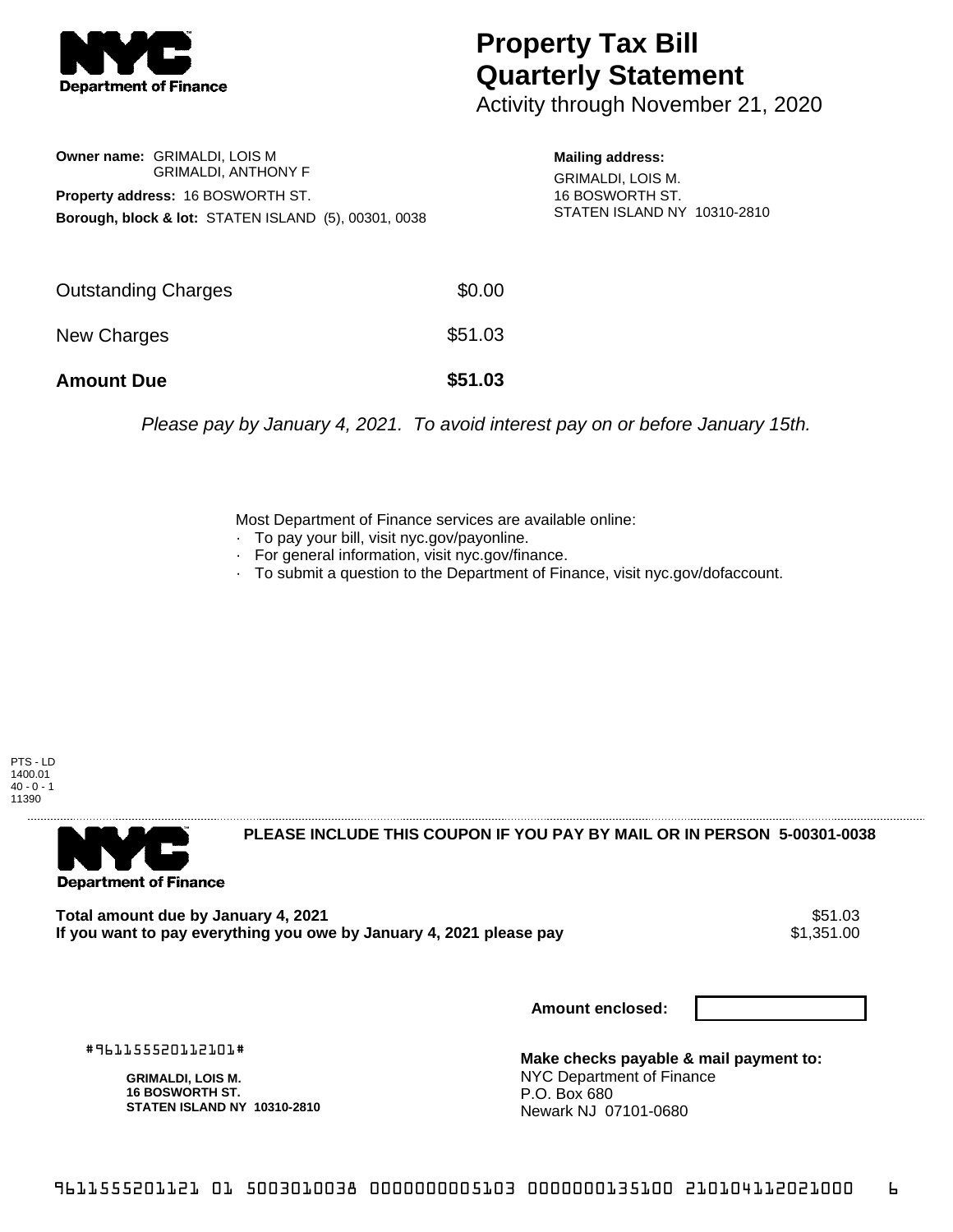

| <b>Billing Summary</b>                                                                                                                                              | <b>Activity Date Due Date</b> | Amount       |
|---------------------------------------------------------------------------------------------------------------------------------------------------------------------|-------------------------------|--------------|
| Outstanding charges including interest and payments                                                                                                                 |                               | \$0.00       |
| <b>Finance-Property Tax</b>                                                                                                                                         | 01/01/2021                    | \$1,320.49   |
| <b>Adopted Tax Rate</b>                                                                                                                                             |                               | $$-16.08$    |
| Payment                                                                                                                                                             | 10/26/2020                    | $$-1,253.38$ |
| <b>Total amount due</b>                                                                                                                                             |                               | \$51.03      |
| <b>Tax Year Charges Remaining</b>                                                                                                                                   | <b>Activity Date Due Date</b> | Amount       |
| Finance-Property Tax                                                                                                                                                | 04/01/2021                    | \$1,320.49   |
| <b>Adopted Tax Rate</b>                                                                                                                                             |                               | $$-16.08$    |
| Total tax year charges remaining                                                                                                                                    | \$1,304.41                    |              |
| If you want to pay everything you owe by January 4, 2021 please pay                                                                                                 | \$1,351.00                    |              |
| If you pay everything you owe by January 4, 2021, you would save:                                                                                                   | \$4.44                        |              |
|                                                                                                                                                                     |                               |              |
| How We Calculated Your Property Tax For July 1, 2020 Through June 30, 2021                                                                                          |                               |              |
|                                                                                                                                                                     | Overall                       |              |
| Tax class 1 - Small Home, Less Than 4 Families                                                                                                                      | <b>Tax Rate</b>               |              |
| Original tax rate billed                                                                                                                                            | 21.1670%                      |              |
| New Tax rate                                                                                                                                                        | 21.0450%                      |              |
| <b>Estimated Market Value \$549,000</b>                                                                                                                             |                               |              |
|                                                                                                                                                                     |                               | <b>Taxes</b> |
|                                                                                                                                                                     |                               |              |
|                                                                                                                                                                     | \$26,352                      |              |
|                                                                                                                                                                     | \$26,352 x 21.0450%           |              |
|                                                                                                                                                                     | \$5,545.80                    | \$5,545.80   |
| Basic Star - School Tax Relief                                                                                                                                      | $$-1,410.00$                  | $$-296.00**$ |
|                                                                                                                                                                     |                               | \$5,249.80   |
| <b>Billable Assessed Value</b><br><b>Taxable Value</b><br><b>Tax Before Abatements and STAR</b><br>Annual property tax<br>Original property tax billed in June 2020 |                               | \$5,281.96   |

Please call 311 to speak to a representative to make a property tax payment by telephone.

## **Home banking payment instructions:**

- 1. **Log** into your bank or online bill pay website.
- 2. **Add** the new payee: NYC DOF Property Tax. Enter your account number, which is your boro, block and lot, as it appears here: 5-00301-0038 . You may also need to enter the address for the Department of Finance. The address is P.O. Box 680, Newark NJ 07101-0680.
- 3. **Schedule** your online payment using your checking or savings account.

## **Did Your Mailing Address Change?**

If so, please visit us at **nyc.gov/changemailingaddress** or call **311.**

When you provide a check as payment, you authorize us either to use information from your check to make a one-time electronic fund transfer from your account or to process the payment as a check transaction.